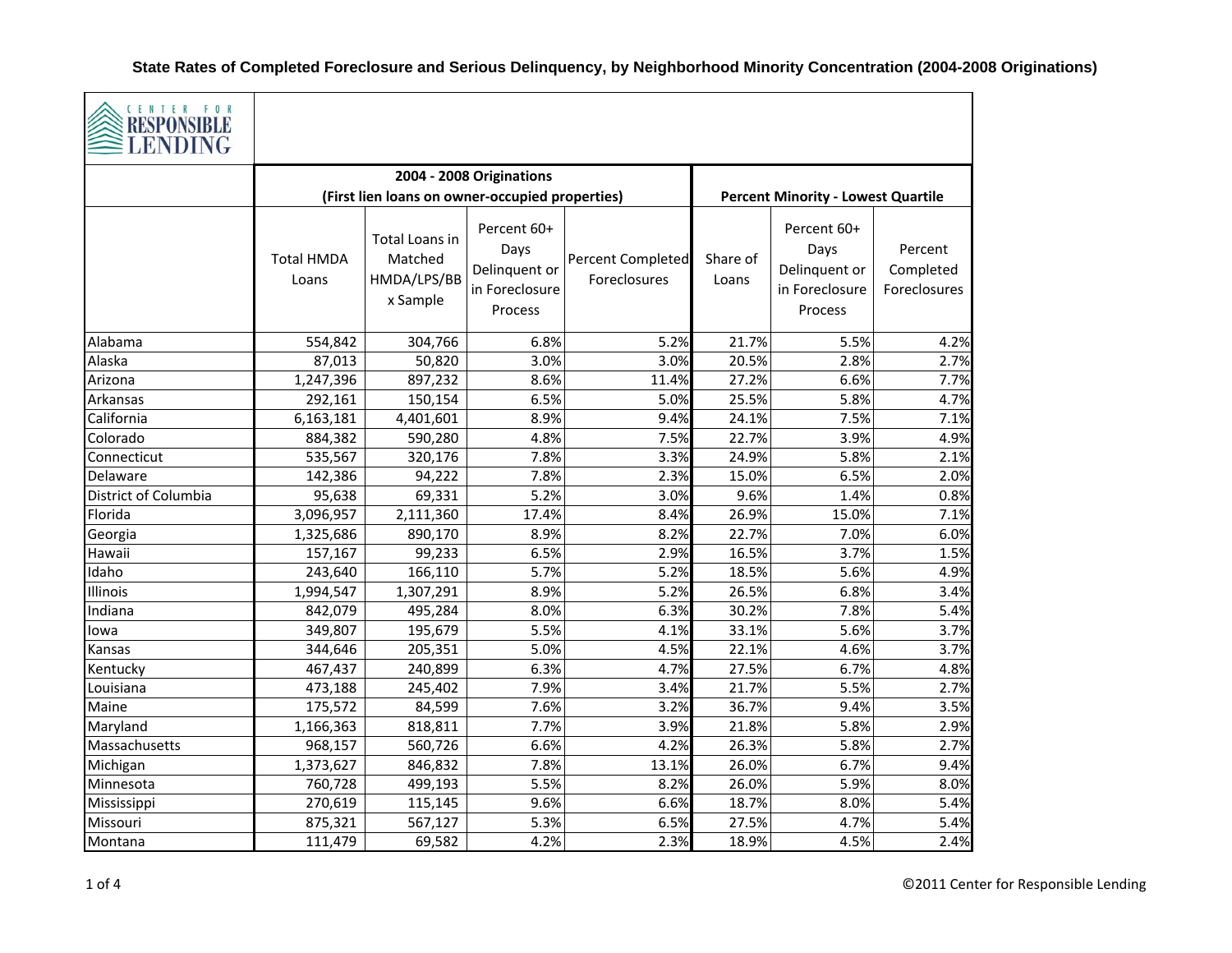

| $\geq$ LENDING         |                                        |                                                                      |                                      |                                        |                                                                   |                                      |                                            |                                                                   |                                      |
|------------------------|----------------------------------------|----------------------------------------------------------------------|--------------------------------------|----------------------------------------|-------------------------------------------------------------------|--------------------------------------|--------------------------------------------|-------------------------------------------------------------------|--------------------------------------|
|                        | <b>Percent Minority - 2nd Quartile</b> |                                                                      |                                      | <b>Percent Minority - 3rd Quartile</b> |                                                                   |                                      | <b>Percent Minority - Highest Quartile</b> |                                                                   |                                      |
|                        | Share of<br>Loans                      | Percent 60+<br>Days<br>Delinquent<br>or in<br>Foreclosure<br>Process | Percent<br>Completed<br>Foreclosures | Share of<br>Loans                      | Percent 60+<br>Days<br>Delinquent or<br>in Foreclosure<br>Process | Percent<br>Completed<br>Foreclosures | Share of<br>Loans                          | Percent 60+<br>Days<br>Delinquent or<br>in Foreclosure<br>Process | Percent<br>Completed<br>Foreclosures |
| Alabama                | 23.7%                                  | 5.6%                                                                 | 4.5%                                 | 24.7%                                  | 6.2%                                                              | 4.6%                                 | 26.2%                                      | 10.0%                                                             | 7.3%                                 |
| Alaska                 | 20.6%                                  | 3.1%                                                                 | 3.5%                                 | 25.7%                                  | 3.2%                                                              | 2.7%                                 | 30.3%                                      | 3.2%                                                              | 3.2%                                 |
| Arizona                | 25.3%                                  | 7.9%                                                                 | 9.5%                                 | 21.6%                                  | 9.2%                                                              | 13.4%                                | 24.6%                                      | 11.5%                                                             | 16.2%                                |
| Arkansas<br>California | 23.9%<br>24.4%                         | 5.7%<br>8.6%                                                         | 4.2%                                 | 23.4%<br>25.6%                         | 5.7%<br>9.3%                                                      | 4.6%                                 | 22.8%<br>25.4%                             | 9.5%                                                              | 6.6%                                 |
| Colorado               | 24.2%                                  | 3.9%                                                                 | 9.0%<br>4.9%                         | 25.6%                                  | 5.1%                                                              | 9.9%<br>7.8%                         | 25.2%                                      | 10.4%<br>6.4%                                                     | 11.6%<br>12.5%                       |
| Connecticut            | 26.0%                                  | 6.6%                                                                 | 2.5%                                 | 23.5%                                  | 7.6%                                                              | 3.2%                                 | 23.2%                                      | 11.9%                                                             | 5.6%                                 |
| Delaware               | 23.1%                                  | 6.1%                                                                 | 1.7%                                 | 28.0%                                  | 7.9%                                                              | 2.3%                                 | 29.8%                                      | 10.3%                                                             | 3.0%                                 |
| District of Columbia   | 15.7%                                  | 1.3%                                                                 | 0.7%                                 | 7.7%                                   | 1.9%                                                              | 1.5%                                 | 67.0%                                      | 7.0%                                                              | 4.0%                                 |
| Florida                | 24.8%                                  | 16.9%                                                                | 8.1%                                 | 23.6%                                  | 18.2%                                                             | 8.8%                                 | 24.0%                                      | 20.2%                                                             | 9.8%                                 |
| Georgia                | 24.0%                                  | 7.8%                                                                 | 6.8%                                 | 24.1%                                  | 8.6%                                                              | 7.6%                                 | 27.5%                                      | 12.1%                                                             | 12.0%                                |
| Hawaii                 | 17.1%                                  | 3.8%                                                                 | 1.7%                                 | 17.3%                                  | 4.9%                                                              | 2.1%                                 | 41.4%                                      | 10.2%                                                             | 4.7%                                 |
| Idaho                  | 25.1%                                  | 5.2%                                                                 | 4.5%                                 | 29.7%                                  | 6.0%                                                              | 5.4%                                 | 21.7%                                      | 6.7%                                                              | 6.5%                                 |
| Illinois               | 22.9%                                  | 7.3%                                                                 | 3.8%                                 | 24.8%                                  | 8.9%                                                              | 4.9%                                 | 24.8%                                      | 12.6%                                                             | 8.6%                                 |
| Indiana                | 23.0%                                  | 7.5%                                                                 | 5.7%                                 | 21.3%                                  | 6.8%                                                              | 4.7%                                 | 21.7%                                      | 10.3%                                                             | 8.8%                                 |
| lowa                   | 25.2%                                  | 4.4%                                                                 | 3.2%                                 | 18.3%                                  | 5.4%                                                              | 3.7%                                 | 17.7%                                      | 6.9%                                                              | 5.7%                                 |
| Kansas                 | 26.3%                                  | 4.1%                                                                 | 3.4%                                 | 24.1%                                  | 4.7%                                                              | 3.9%                                 | 23.6%                                      | 6.9%                                                              | 7.0%                                 |
| Kentucky               | 26.7%                                  | 5.6%                                                                 | 4.2%                                 | 23.2%                                  | 6.1%                                                              | 4.3%                                 | 17.8%                                      | 7.5%                                                              | 5.7%                                 |
| Louisiana              | 22.6%                                  | 6.1%                                                                 | 2.7%                                 | 24.4%                                  | 8.1%                                                              | 3.2%                                 | 28.6%                                      | 11.2%                                                             | 4.6%                                 |
| Maine                  | 21.6%                                  | 7.2%                                                                 | 2.8%                                 | 17.8%                                  | 6.7%                                                              | 2.8%                                 | 18.3%                                      | 6.5%                                                              | 3.2%                                 |
| Maryland               | 19.2%                                  | 5.8%                                                                 | 2.9%                                 | 25.0%                                  | 7.6%                                                              | 4.0%                                 | 33.2%                                      | 10.2%                                                             | 5.2%                                 |
| Massachusetts          | 25.3%                                  | 5.6%                                                                 | 2.9%                                 | 24.6%                                  | 5.9%                                                              | 3.9%                                 | 23.6%                                      | 9.3%                                                              | 7.7%                                 |
| Michigan               | 26.8%                                  | 7.0%                                                                 | 10.5%                                | 22.9%                                  | 8.3%                                                              | 14.9%                                | 21.2%                                      | 10.0%                                                             | 19.2%                                |
| Minnesota              | 24.2%                                  | 5.1%                                                                 | 6.7%                                 | 23.5%                                  | 4.8%                                                              | 6.8%                                 | 22.0%                                      | 6.5%                                                              | 12.1%                                |
| Mississippi            | 20.2%                                  | 8.2%                                                                 | 5.7%                                 | 22.1%                                  | 9.9%                                                              | 6.8%                                 | 31.2%                                      | 11.8%                                                             | 7.9%                                 |
| Missouri               | 25.2%                                  | 4.4%                                                                 | 5.1%                                 | 22.5%                                  | 4.4%                                                              | 5.1%                                 | 22.3%                                      | 8.3%                                                              | 10.8%                                |
| Montana                | 45.7%                                  | 5.0%                                                                 | 2.6%                                 | 11.8%                                  | 3.6%                                                              | 1.6%                                 | 11.6%                                      | 3.9%                                                              | 2.7%                                 |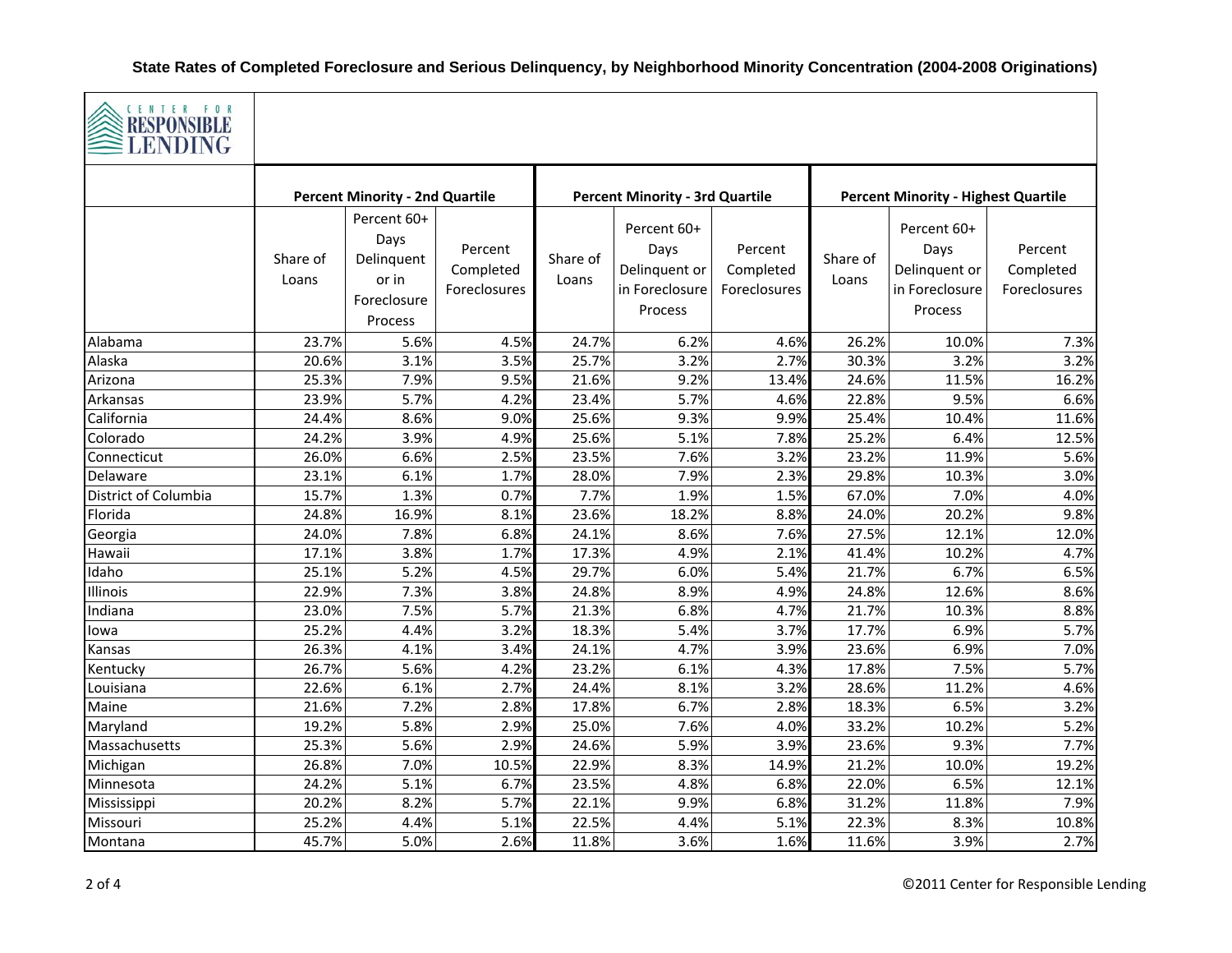|                   |                            | 2004 - 2008 Originations                             |                                                                   |                                          |                   |                                                                   |                                      |
|-------------------|----------------------------|------------------------------------------------------|-------------------------------------------------------------------|------------------------------------------|-------------------|-------------------------------------------------------------------|--------------------------------------|
|                   |                            | (First lien loans on owner-occupied properties)      | <b>Percent Minority - Lowest Quartile</b>                         |                                          |                   |                                                                   |                                      |
|                   | <b>Total HMDA</b><br>Loans | Total Loans in<br>Matched<br>HMDA/LPS/BB<br>x Sample | Percent 60+<br>Days<br>Delinquent or<br>in Foreclosure<br>Process | <b>Percent Completed</b><br>Foreclosures | Share of<br>Loans | Percent 60+<br>Days<br>Delinquent or<br>in Foreclosure<br>Process | Percent<br>Completed<br>Foreclosures |
| Nebraska          | 197,381                    | 106,685                                              | 4.6%                                                              | 4.4%                                     | 22.9%             | 4.2%                                                              | 3.8%                                 |
| Nevada            | 540,438                    | 379,332                                              | 13.5%                                                             | 14.5%                                    | 24.7%             | 13.1%                                                             | 14.6%                                |
| New Hampshire     | 202,757                    | 115,933                                              | 5.5%                                                              | 4.9%                                     | 35.0%             | 6.5%                                                              | 5.5%                                 |
| New Jersey        | 1,303,524                  | 838,617                                              | 9.7%                                                              | 2.3%                                     | 25.9%             | 7.6%                                                              | 1.5%                                 |
| <b>New Mexico</b> | 244,840                    | 144,226                                              | 5.8%                                                              | 2.6%                                     | 22.1%             | 4.1%                                                              | 1.8%                                 |
| New York          | 1,615,117                  | 1,050,047                                            | 9.8%                                                              | 2.1%                                     | 24.6%             | 7.3%                                                              | 1.5%                                 |
| North Carolina    | 1,214,972                  | 710,048                                              | 6.5%                                                              | 3.7%                                     | 21.4%             | 4.8%                                                              | 2.7%                                 |
| North Dakota      | 63,753                     | 28,704                                               | 2.5%                                                              | 1.8%                                     | 30.6%             | 2.5%                                                              | 1.8%                                 |
| Ohio              | 1,421,055                  | 772,189                                              | 8.7%                                                              | 7.1%                                     | 26.9%             | 8.4%                                                              | 5.8%                                 |
| Oklahoma          | 393,029                    | 225,860                                              | 6.0%                                                              | 4.3%                                     | 19.2%             | 4.7%                                                              | 2.9%                                 |
| Oregon            | 565,895                    | 392,188                                              | 5.9%                                                              | 3.9%                                     | 20.2%             | 5.7%                                                              | 3.6%                                 |
| Pennsylvania      | 1,575,238                  | 860,644                                              | 6.6%                                                              | 2.6%                                     | 27.4%             | 6.2%                                                              | 2.3%                                 |
| Rhode Island      | 170,153                    | 102,673                                              | 8.2%                                                              | 6.2%                                     | 25.8%             | 6.2%                                                              | 3.8%                                 |
| South Carolina    | 557,836                    | 326,262                                              | 7.5%                                                              | 4.1%                                     | 24.1%             | 6.1%                                                              | 3.1%                                 |
| South Dakota      | 87,152                     | 23,156                                               | 3.6%                                                              | 3.3%                                     | 27.7%             | 3.6%                                                              | 3.4%                                 |
| Tennessee         | 800,639                    | 476,371                                              | 7.2%                                                              | 5.6%                                     | 24.8%             | 5.7%                                                              | 4.3%                                 |
| Texas             | 2,452,504                  | 1,608,784                                            | 6.3%                                                              | 5.6%                                     | 24.0%             | 4.3%                                                              | 3.9%                                 |
| Utah              | 457,963                    | 297,333                                              | 5.2%                                                              | 3.8%                                     | 24.3%             | 4.7%                                                              | 3.3%                                 |
| Vermont           | 75,655                     | 36,159                                               | 5.2%                                                              | 1.4%                                     | 44.6%             | 6.5%                                                              | 1.5%                                 |
| Virginia          | 1,407,760                  | 920,597                                              | 5.1%                                                              | 5.6%                                     | 26.9%             | 4.3%                                                              | 4.4%                                 |
| Washington        | 1,167,337                  | 802,330                                              | 6.1%                                                              | 3.2%                                     | 23.9%             | 5.9%                                                              | 3.0%                                 |
| West Virginia     | 188,882                    | 67,914                                               | 6.1%                                                              | 4.8%                                     | 36.2%             | 6.3%                                                              | 4.8%                                 |
| Wisconsin         | 843,467                    | 418,782                                              | 6.2%                                                              | 4.5%                                     | 32.1%             | 5.7%                                                              | 3.8%                                 |
| Wyoming           | 71,277                     | 38,131                                               | 3.2%                                                              | 3.0%                                     | 16.5%             | 3.8%                                                              | 2.9%                                 |